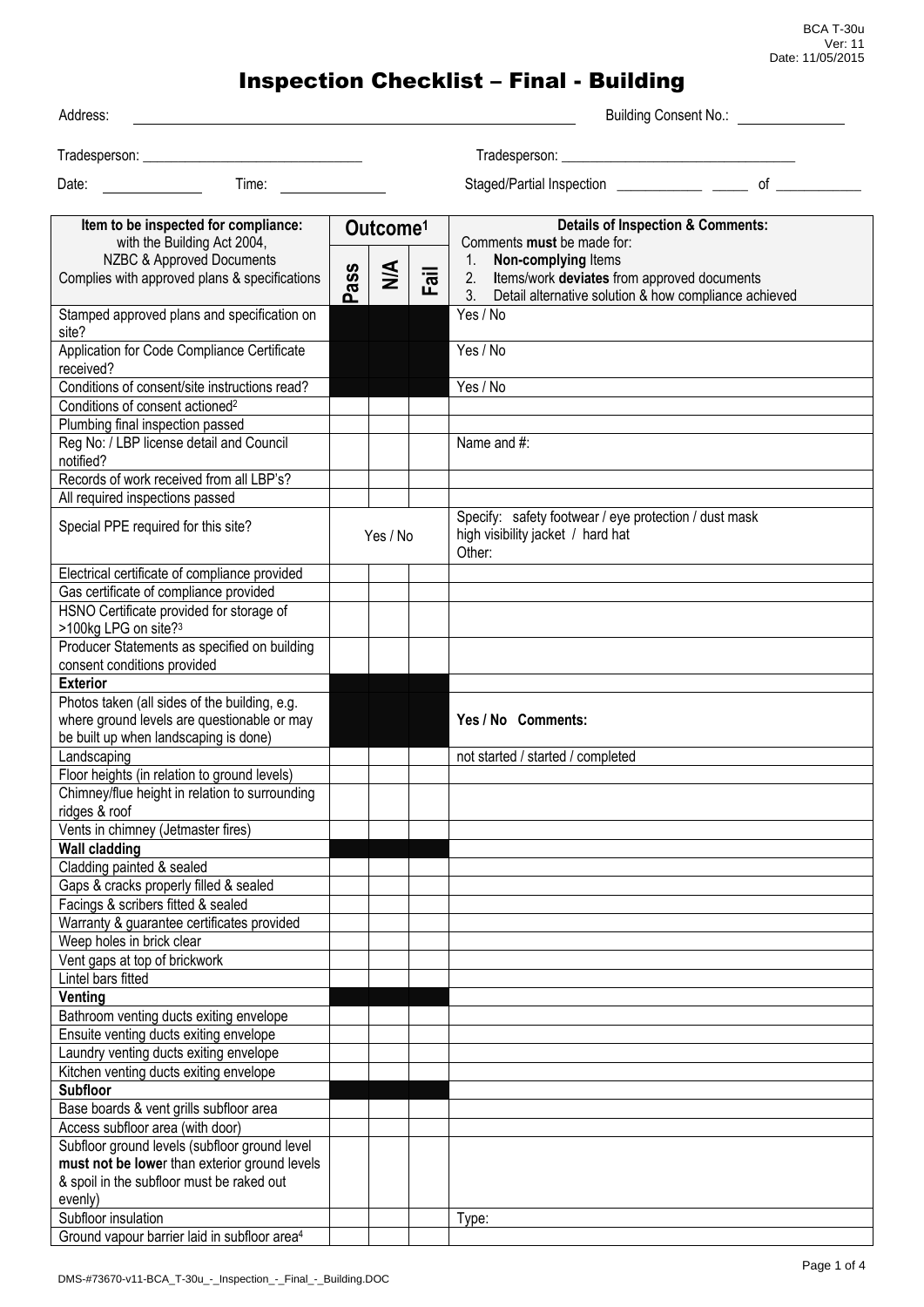| Item to be inspected for compliance:<br>with the Building Act 2004, | Outcome <sup>1</sup> |               |                           | <b>Details of Inspection &amp; Comments:</b><br>Comments must be made for: |
|---------------------------------------------------------------------|----------------------|---------------|---------------------------|----------------------------------------------------------------------------|
| NZBC & Approved Documents                                           |                      |               |                           | Non-complying Items<br>1.                                                  |
| Complies with approved plans & specifications                       | ass                  | $\frac{4}{2}$ | $\overline{\overline{a}}$ | 2.<br>Items/work deviates from approved documents                          |
|                                                                     | ൨                    |               | ட                         | 3 <sub>1</sub><br>Detail alternative solution & how compliance achieved    |
| Verandahs/Pergolas/Upper Level Decks                                |                      |               |                           |                                                                            |
| Post / beam fixings as per plans                                    |                      |               |                           |                                                                            |
| Rafter / floor joist fixings as per plans                           |                      |               |                           |                                                                            |
| Rafter / joist / ribbon board connections to                        |                      |               |                           |                                                                            |
| building envelope as per plans                                      |                      |               |                           |                                                                            |
| <b>Decks</b>                                                        |                      |               |                           |                                                                            |
| Exterior stairs (open stair gaps < 100mm)                           |                      |               |                           |                                                                            |
| Handrails to all stairs                                             |                      |               |                           |                                                                            |
| Barriers (min 1m high, gaps < 100mm)                                |                      |               |                           |                                                                            |
| Overflows to enclosed decks                                         |                      |               |                           |                                                                            |
| Glass barriers                                                      |                      |               |                           | (Branded / thickness<br>mm)                                                |
| <b>Barrier stability</b>                                            |                      |               |                           |                                                                            |
| Slip resistant surface (main entry decks)                           |                      |               |                           |                                                                            |
| <b>Overhead Glazing</b>                                             |                      |               |                           |                                                                            |
| Branded safety glazing identified                                   |                      |               |                           |                                                                            |
| <b>Retaining Walls/Excavations</b>                                  |                      |               |                           |                                                                            |
| Retaining walls site works completed                                |                      |               |                           |                                                                            |
| Barriers to retaining walls/site works                              |                      |               |                           |                                                                            |
| Retaining wall drains cleanout access (house)                       |                      |               |                           |                                                                            |
| Interior                                                            |                      |               |                           |                                                                            |
| Paint & sealing of interior complete                                |                      |               |                           | Yes / No                                                                   |
| Safety glazing window seats, hinged doors,                          |                      |               |                           |                                                                            |
| low level glass                                                     |                      |               |                           |                                                                            |
| Windows (general glazing checked)                                   |                      |               |                           |                                                                            |
| Fire - Solid fuel heater / open fireplace                           |                      |               |                           |                                                                            |
| Inspection checklist BCA T-30ac completed                           |                      |               |                           | Yes / No                                                                   |
| <b>Window Opening Restrictors</b>                                   |                      |               |                           |                                                                            |
| (windows lower than 760mm from floor)                               |                      |               |                           |                                                                            |
| Ground floor windows                                                |                      |               |                           |                                                                            |
| Upper level windows                                                 |                      |               |                           |                                                                            |
| <b>Kitchen</b>                                                      |                      |               |                           |                                                                            |
| Painting & sealing of kitchen complete                              |                      |               |                           |                                                                            |
| Seal around bench complete                                          |                      |               |                           |                                                                            |
| Splash protection around sink complete                              |                      |               |                           |                                                                            |
| Range hood vents to the exterior of the                             |                      |               |                           |                                                                            |
| building                                                            |                      |               |                           |                                                                            |
| <b>Smoke Alarms</b>                                                 |                      |               |                           |                                                                            |
| Operational                                                         |                      |               |                           |                                                                            |
| Hush facility                                                       |                      |               |                           |                                                                            |
| Manufactured to an approved standard                                |                      |               |                           |                                                                            |
| Located as per plans                                                |                      |               |                           |                                                                            |
| <b>Stairs</b>                                                       |                      |               |                           |                                                                            |
| Handrail fitted                                                     |                      |               |                           |                                                                            |
| Balustrade barrier                                                  |                      |               |                           |                                                                            |
| Head room (2m min.)                                                 |                      |               |                           |                                                                            |
| Branded safety glazing identified                                   |                      |               |                           |                                                                            |
| Min. tread, max. rise                                               |                      |               |                           |                                                                            |
| <b>Interior Balconies</b>                                           |                      |               |                           |                                                                            |
| Barriers (min. 900mm high, gaps < 100mm)                            |                      |               |                           |                                                                            |
| <b>Barrier stability</b>                                            |                      |               |                           |                                                                            |
| <b>Bathroom</b>                                                     |                      |               |                           |                                                                            |
| Wall paint & sealing complete                                       |                      |               |                           |                                                                            |
| Impervious floor seal complete                                      |                      |               |                           |                                                                            |
| Flexible seal to floor wall junctions (tiles)                       |                      |               |                           |                                                                            |
| Branded safety glazing identified                                   |                      |               |                           |                                                                            |
| Seal around vanity, bath & shower                                   |                      |               |                           |                                                                            |
| Splash protection complete                                          |                      |               |                           |                                                                            |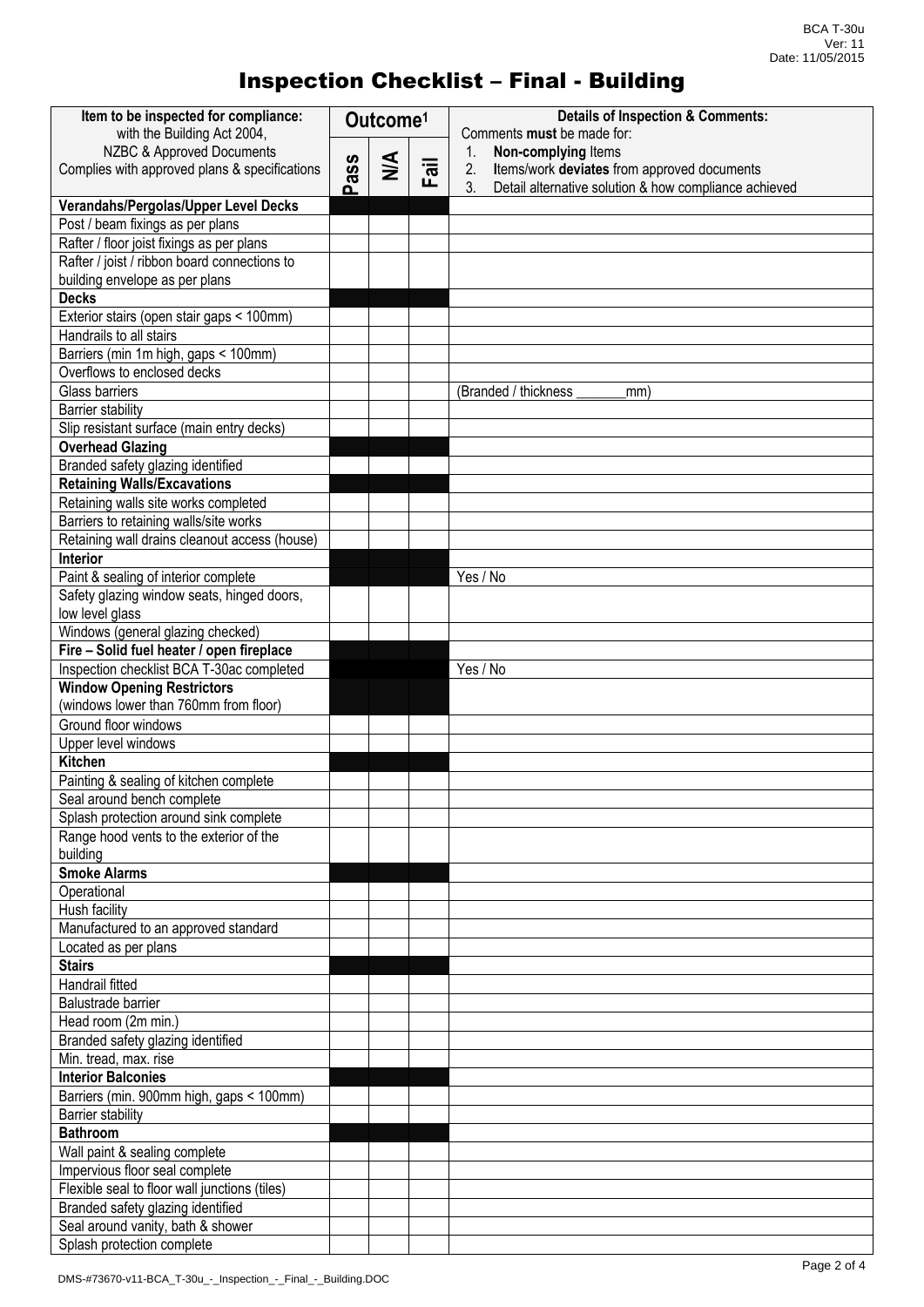| Item to be inspected for compliance:<br>with the Building Act 2004,        | Outcome <sup>1</sup> |        |      | <b>Details of Inspection &amp; Comments:</b><br>Comments must be made for:                                                                    |
|----------------------------------------------------------------------------|----------------------|--------|------|-----------------------------------------------------------------------------------------------------------------------------------------------|
| NZBC & Approved Documents<br>Complies with approved plans & specifications | Pass                 | $\leq$ | Fail | Non-complying Items<br>1.<br>Items/work deviates from approved documents<br>2.<br>3.<br>Detail alternative solution & how compliance achieved |
| Ventilation                                                                |                      |        |      |                                                                                                                                               |
| <b>Toilet</b>                                                              |                      |        |      |                                                                                                                                               |
| Wall paint & sealing complete                                              |                      |        |      |                                                                                                                                               |
| Impervious floor seal complete                                             |                      |        |      |                                                                                                                                               |
| Flexible seal to floor wall junctions (tiles)                              |                      |        |      |                                                                                                                                               |
| Pan secured to floor                                                       |                      |        |      |                                                                                                                                               |
| Seal around toilet                                                         |                      |        |      |                                                                                                                                               |
| Seal around handbasin complete                                             |                      |        |      |                                                                                                                                               |
| Splash protection complete                                                 |                      |        |      |                                                                                                                                               |
| Ventilation                                                                |                      |        |      |                                                                                                                                               |
| <b>Ensuite</b>                                                             |                      |        |      |                                                                                                                                               |
| Wall paint & sealing complete                                              |                      |        |      |                                                                                                                                               |
| Impervious floor seal complete                                             |                      |        |      |                                                                                                                                               |
| Flexible seal to floor wall junctions (tiles)                              |                      |        |      |                                                                                                                                               |
| Branded safety glazing identified                                          |                      |        |      |                                                                                                                                               |
| Pan secured to floor                                                       |                      |        |      |                                                                                                                                               |
| Seal around vanity, bath, shower & toilet                                  |                      |        |      |                                                                                                                                               |
| Splash protection complete                                                 |                      |        |      |                                                                                                                                               |
| Ventilation                                                                |                      |        |      |                                                                                                                                               |
| <b>Ceiling Space</b>                                                       |                      |        |      |                                                                                                                                               |
| Access to space provided min. 600 x 500mm                                  |                      |        |      |                                                                                                                                               |
| Insulation installed as per manufacturer's                                 |                      |        |      |                                                                                                                                               |
| specifications                                                             |                      |        |      |                                                                                                                                               |
| Insulation away from downlights & flues                                    |                      |        |      |                                                                                                                                               |
| Fan vent ducts connected                                                   |                      |        |      |                                                                                                                                               |
| Laundry                                                                    |                      |        |      |                                                                                                                                               |
| Wall paint & sealing complete                                              |                      |        |      |                                                                                                                                               |
| Impervious floor seal complete                                             |                      |        |      |                                                                                                                                               |
| Flexible seal to floor wall junctions (tiles)                              |                      |        |      |                                                                                                                                               |
| Seal around tub                                                            |                      |        |      |                                                                                                                                               |
| Splash protection complete                                                 |                      |        |      |                                                                                                                                               |
| Ventilation                                                                |                      |        |      |                                                                                                                                               |
| <b>Vehicle Crossing</b>                                                    |                      |        |      |                                                                                                                                               |
| Crossing completed                                                         |                      |        |      |                                                                                                                                               |
| <b>Swimming Pool/Spa Pool</b>                                              |                      |        |      |                                                                                                                                               |
| Pool inspection completed                                                  |                      |        |      |                                                                                                                                               |
| Notes <sup>5</sup> :                                                       |                      |        |      |                                                                                                                                               |
|                                                                            |                      |        |      |                                                                                                                                               |
|                                                                            |                      |        |      |                                                                                                                                               |
|                                                                            |                      |        |      |                                                                                                                                               |
|                                                                            |                      |        |      |                                                                                                                                               |
|                                                                            |                      |        |      |                                                                                                                                               |
|                                                                            |                      |        |      |                                                                                                                                               |
|                                                                            |                      |        |      |                                                                                                                                               |
|                                                                            |                      |        |      |                                                                                                                                               |
|                                                                            |                      |        |      |                                                                                                                                               |
|                                                                            |                      |        |      |                                                                                                                                               |
|                                                                            |                      |        |      |                                                                                                                                               |
|                                                                            |                      |        |      |                                                                                                                                               |
|                                                                            |                      |        |      |                                                                                                                                               |
|                                                                            |                      |        |      |                                                                                                                                               |
|                                                                            |                      |        |      |                                                                                                                                               |
|                                                                            |                      |        |      |                                                                                                                                               |
|                                                                            |                      |        |      |                                                                                                                                               |
|                                                                            |                      |        |      |                                                                                                                                               |